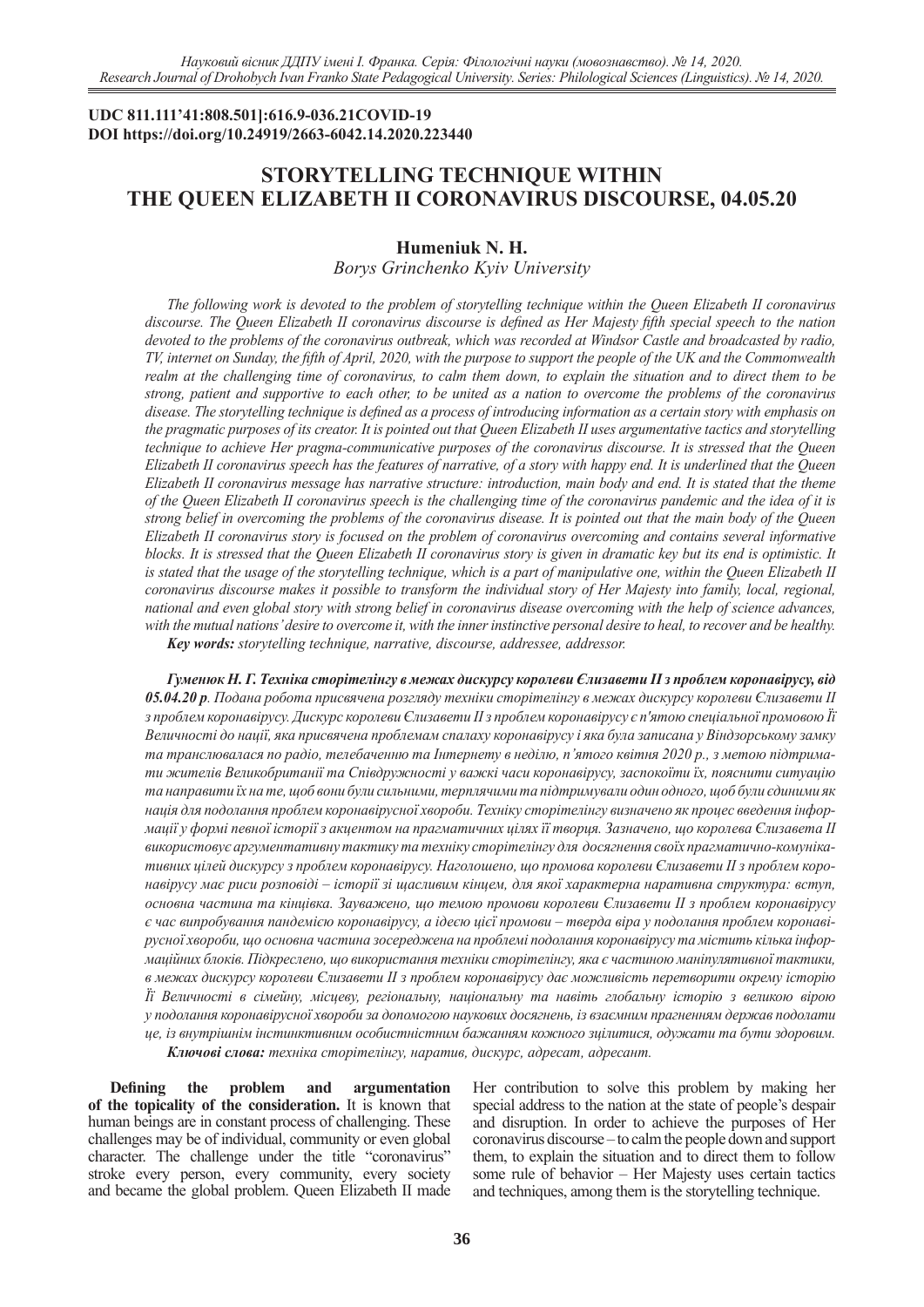In our work, we define the storytelling technique as a kind of tactical actions of the addresser to achieve his/ her pragmatic purposes by introducing information as a certain story with emphasis on the pragmatic purposes of its creator [9, 32].

**Analysis of recent research and publications.** The storytelling technique comes from narrative investigations [2; 3; 5; 7; 8; 10]. In our work, we differentiate the terms "narrative" and "discourse", where narrative as a kind of text belongs to language while discourse as a text given with its extra-linguistic factors is a phenomenon of speech. Generally speaking, text as a lingual phenomenon taken without certain situation factors may be modeled as a footprint of a given discourse it is taken from [6, 3].

So, this work makes its contribution to the discourse analysis investigations, as well as to storytelling technique investigations and to the researches of the Queen Elizabeth II discourses. These facts make the given scientific research topical.

**Setting the goals and tasks of the article.** The **aim** of the paper is to investigate the storytelling technique of the Queen Elizabeth II coronavirus discourse, known as Her fifth special address to the nation on the coronavirus problems, 04.05.2020, with the purpose to influence people at the challenging time of coronavirus. To realize the aim of the given work, the method of simple calculation, the discourse analysis method, the method of immediate constituents, the pure sampling and comparative method are used.

**The outline of the main research material.** In our work we define the Queen Elizabeth II coronavirus discourse as Her fifth special speech to the nation [11] devoted to the problems of the coronavirus outbreak, which was recorded at Windsor Castle and broadcasted by radio, TV, internet on Sunday, the fifth of April, 2020, with the purpose to support the people of the UK and the Commonwealth realm at the challenging time of coronavirus, to calm them down, to explain the situation and to direct them to be strong, patient and supportive to each other, to be united as a nation to overcome the problems of the coronavirus disease.

The Queen Elizabeth II coronavirus discourse is given in the form of monologue and the usage of the pronoun "you" transforms it into the form of polylogue with the silent addressee. The Queen Elizabeth II coronavirus discourse is not given spontaneously; it is planned and prepared beforehand**.**

It is normative for Her Majesty to make ceremonial speeches and Queen Elizabeth II rarely makes special speeches, only "at key moments in the life of the nation – predominantly at times of crisis and grief" [11].

As local coronavirus outbreak happened suddenly and later was transformed into a global crisis in the form of coronavirus pandemic, the whole mankind was not prepared for such state of matter, people were shocked, because the every-day life was ruined and it was necessary to be involved in new unpleasant transformations. So, as the feelings of despair, of unnecessity, of abandonment took possession of people, Queen Elizabeth II as a God agent, as an intermediary between God and people, made Her special address to the nation.

In order to achieve the purposes of Her coronavirus discourse – to calm down the UK and Commonwealth

realm community in the period of coronavirus pandemic, to direct the people of it to be patient, united and supportive to each other in order to overcome the disease – Her Majesty uses the argumentative tactics, the storytelling technique.

In this case, the argumentative tactics presupposes the interlocutor convincing in the correctness of the addressor's view point and actions, in the necessity to act in the way proposed by the addressor of information [1], while the storytelling technique presupposes introducing information in a form of a certain story with emphasis on the pragmatic purposes of its creator.

In other words, in order to convince the people to be calm, supportive, patient and united in the period of coronavirus, Queen Elizabeth II uses argumentative tactics as a series of arguments to influence the addressee, to prove the necessity to act and behave in such a manner.

As for the storytelling technique, the given coronavirus discourse of Queen Elizabeth II has all the features of a story, of a narrative with happy end.

In this case, the time and place of the Queen Elizabeth II coronavirus story are known: the period of coronavirus pandemic and the local / global scale of its occurrence.

The Queen Elizabeth II coronavirus story is given in dramatic key, as coronavirus is a challenge to all the people, having brought *grief*, *enormous changes*, *financial difficulties*:

*A time of disruption in the life of our country: a disruption that has brought grief to some, financial difficulties to many, and enormous changes to the daily lives of us all* (1).

So, the theme of the Queen Elizabeth II coronavirus narrative is the challenging time of the coronavirus outbreak:

*I am speaking to you at what I know is an increasingly challenging time* (1).

The main idea of Her Majesty speech is Her strong belief in overcoming the problems of the coronavirus disease, which is expressed several times in Her address to the nation, both in the final  $(2)$  and the main part of it  $(1)$ :

1. *Together we are tackling this disease, and I want to reassure you that if we remain united and resolute, then* we will overcome it (1).

2. *We should take comfort that while we may have more still to endure, better days will return: we will be with our friends again; we will be with our families again; we will meet again* (ibid.).

As for the type of narration, the Queen Elizabeth II coronavirus speech is subjectivized, or given from the first person singular (*I, me, my*) or plural (*we, us, our*):

1. *It reminds me of the very first broadcast I made, in 1940, helped by my sister* (1).

2*. We, as children, spoke from here at Windsor to children who had been evacuated from their homes and sent away for their own safety* (ibid.).

3. *The pride in who we are is not a part of our past, it defines our present and our future* (ibid.).

4. *This time we join with all nations across the globe in a common endeavour, using the great advances of science and our instinctive compassion to heal. We will succeed - and that success will belong to every one of us* (ibid.).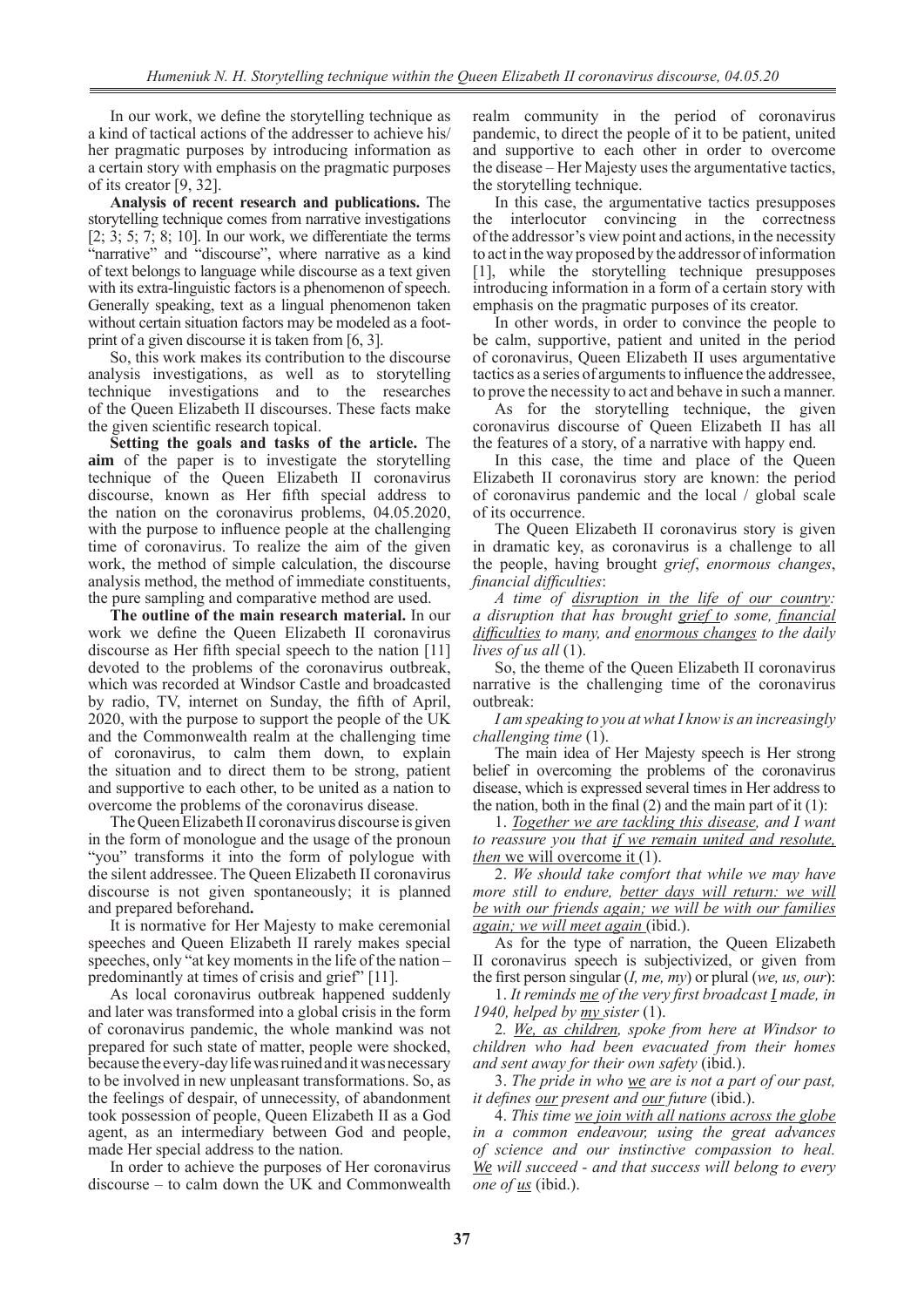Narration from the first person singular makes this story individual, personal, while the narration from the first person plural makes the given story collective.

Within the given speech of Queen Elizabeth II, we observe the subdivision of the collective narrator into several subgroups. In terms of discourse analysis such phenomenon is known as deictic field mechanism of layering [4], which belongs to manipulative tactics.

In this case, subdivision of We-narrator into: Wechildren of the royal family- narrator (the second example); We-British nation-narrator (the third example); We-globe nations-narrator (the fourth example) makes it possible to vary the collective story demonstrating the given events with the coronavirus disease as a family story, as a national story, as a global story.

These stories become more picturesque, more vital and vivid, more emotionally coloured with the help of photo and video materials used within the given discourse. So, the collective story of Queen Elizabeth II and her sister about their contribution to support children in 1940, "*who had been evacuated from their homes and sent away for their own safety"* (1)*,* contains its photo.

The nation story about the heroic deeds of "*everyone on the NHS front line, as well as care workers and those carrying out essential roles, who selflessly continue their day-to-day duties outside the home in support of us all"* (1) and about "*the moments when the United Kingdom has come together to applaud its care and essential workers*" (ibid.) contains the video materials. These video materials are known to everyone within the UK as an element of bygone. This bygone was emotionally tensed and fixed in nation memory as a certain experience, contemporary experience, which is a part of heroic past, a reflection of nowadays present and result of future destiny of the British nation:

*The pride in who we are is not a part of our past, it defines our present and our future* (1).

So, we can state that the Queen Elizabeth II coronavirus discourse given in the form of monologue as individual story is transformed into a family, local, national and even global story with unpredictable challenges and problems to be solved, as well as with a strong desire and strong belief of all the individuals, families, communities, nations and even humanity to be united in the process of overcoming the coronavirus disease.

Another peculiarity of the Queen Elizabeth II coronavirus discourse is the fact that it also has a narrative structure: the introduction, the main body and the end.

In this case, the introduction contains the information about the challenging time of the coronavirus disease given in the first sentence of it:

*I am speaking to you at what I know is an increasingly challenging time* (1).

At the same time, the main body is focused on the problem of coronavirus overcoming. It contains several informative blocks: 1) Queen Elizabeth II's gratitude to the workers of NHS and care workers for their heroic day-to-day deeds during the coronavirus outbreak; 2) Queen Elizabeth II gratitude to the people staying at home; 3) heroic deeds of the whole nation during the coronavirus pandemic as a part of its past, present and future; 4) globe heart-warming stories of people supporting each other during the coronavirus pandemic; 5) positive features of self-isolating; 6) Queen Elizabeth II's former experience of children evacuation:

1. *I want to thank everyone on the NHS front line, as well as care workers and those carrying out essential roles, who selflessly continue their day-to-day duties outside the home in support of us all* (1).

2. *I also want to thank those of you who are staying at home, thereby helping to protect the vulnerable and sparing many families the pain already felt by those who have lost loved ones* (ibid.).

3. *And those who come after us will say the Britons of this generation were as strong as any. That the attributes of self-discipline, of quiet good-humoured resolve and of fellow-feeling still characterise this country. The pride in who we are is not a part of our past, it defines our present and our future* (ibid.).

4. *Across the Commonwealth and around the world, we have seen heart-warming stories of people coming together to help others, be it through delivering food parcels and medicines, checking on neighbours, or converting businesses to help the relief effort* (ibid.).

5. *And though self-isolating may at times be hard, many people of all faiths, and of none, are discovering that it presents an opportunity to slow down, pause and reflect, in prayer or meditation* (ibid.).

6. *It reminds me of the very first broadcast I made, in 1940, helped by my sister. We, as children, spoke from here at Windsor to children who had been evacuated from their homes and sent away for their own safety* (ibid.).

All the informative blocks of the main body of the narrative form the argumentative component of the Queen Elizabeth II coronavirus discourse. From fact to fact, from argument to argument all these informative blocks are united to prove the UK and Commonwealth realm inhabitants the necessity to be calm, supportive, patient, helpful and united to overcome the coronavirus disease.

As for the final part of the Queen Elizabeth II coronavirus narrative, it is optimistic:

*We should take comfort that while we may have more still to endure, better days will return: we will be with our friends again; we will be with our families again; we will meet again* (1).

It contains strong belief in coronavirus disease overcoming with the help of science advances, with the mutual nations' desire to overcome it, with an inner instinctive personal desire to heal, to recover and be healthy:

*This time we join with all nations across the globe in a common endeavour, using the great advances of science and our instinctive compassion to heal. We will succeed and that success will belong to every one of us* (1).

So, being a dramatic story of the coronavirus challenge, the Queen Elizabeth II coronavirus discourse is transformed into a story with happy end – better days will return, people will be healthy and happy again.

Happy end of the Queen Elizabeth II coronavirus narrative is Her personal vision of the real situation, is Her own belief on happy end, is Her own desire to see positive results of the final part of the challenge known as coronavirus pandemic.

**Conclusions and directions for further research.**  Using the storytelling technique within the coronavirus dis-